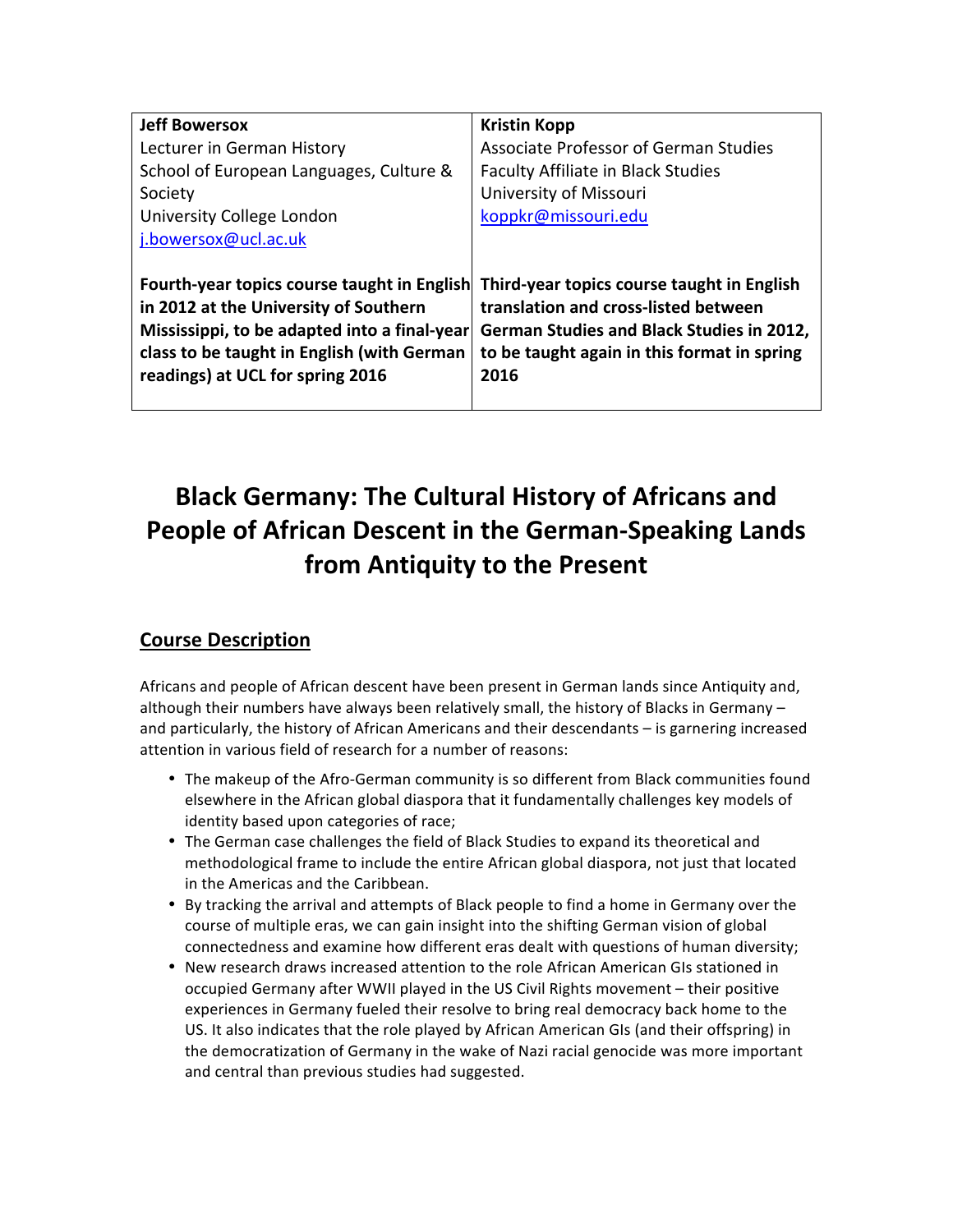**Institutional Setting**: We (JB and KK) co-designed this course to teach simultaneously at two large public universities in the southern US, and on campuses which continue to be largely racially segregated. The course both augments departmental offerings in German cultural history (whether offered through a history or German studies program) and enables us to fundamentally alter the make-up of the students in the classroom: students who would not usually enroll in German courses can be brought in to our curricular fold because this course reflects the spirit of the general humanities breadth requirement. *Black Germany* is an important addition to the university's course offerings because it breathes fresh air into rather calicified conversations about race. In this course, the most difficult discussions about race, power, privilege and identity are enabled by the fact that the object of discussion is shifted outside of the US and into German space. The German case is *different*, but in order to articulate this difference, students often have to start by critically analyzing the state of affairs in the US. We thus found that students talked to each other in new ways about old problems. To enable such conversation, this course is best taught as a discussion seminar with 15-25 students. Although it is not targeted at majors, the most successful students were those who came to the course with majors in either German Studies, German History, or Black Studies.

**Media Engaged**: We employ a wide variety of primary sources in the course – maps, sculpture, painting, literature, memoirs, recorded interviews, documentary and fictional film, advertisements, newspaper articles, and photographs. This great diversity is driven by the questions we are attempting to address, and arose organically as we built the syllabus.

Assignments: The course material is fascinating, and students often reported discussing it with family members and friends. As assignment format that allows students to share their knowledge thus seems more appropriate than traditional papers or exams (although either would certainly work fine). In 2012, we introduced the Virtual Exhibition assignment (see below), which had each class develop a web-based museum of Black German history.

[NB: In 2012, the course featured guest appearances – via virtual conferencing software – of young African Americans who have lived, worked, and studied in Germany and Austria for extended periods: a playwright, an academic, and a international rights lawyer. In 2016, we will again recruit such guest speakers. To enhance this experience of global mobility and connectedness, we will also assign our students at UCL and MU into collaborative groups who will use virtual conferencing software (Skype, etc.) and webpage-building software to complete joint assignments.]

### **Course objectives**

Upon completion of this course, students will be able to

- discuss the origins and development of Black communities in the German lands.
- discuss critically the meanings of blackness and whiteness in modern German history.
- discuss with sophistication the uses of primary and secondary sources.
- assemble images and text into an engaging and analytical virtual exhibit.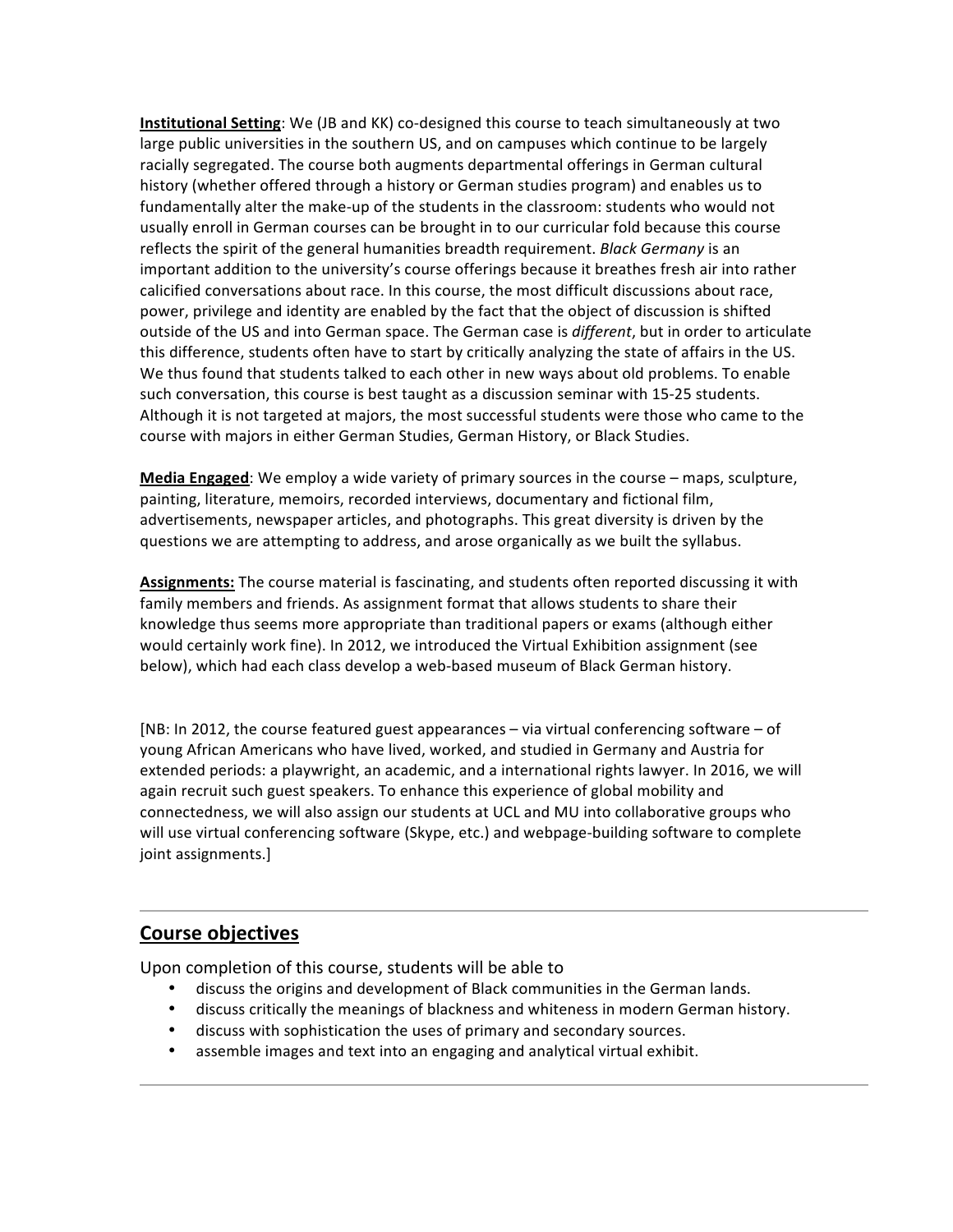# **Course requirements**

Attendance at all class meetings

Preparation of all reading (ca. 50-100 pp. per week) and active participation in class discussions Weekly reading response papers (500 words) Virtual exhibit critique (500 words) Midterm Virtual exhibition (1500 words) Final Virtual exhibition (1500 words)

### Weekly Response Papers:

Beginning with week 2, there will be a response paper due each week. Response Papers are designed to help you synthesize the course readings and films in preparation for class discussion, and I will provide a question each week to guide your reading. You are not required to engage in outside research for the response papers, but you are required to refer directly to our course materials (citing informally but responsibly). In other words, this is more than merely a thinkpiece but rather a mini-research assignment meant to review course themes and also to prepare you for the Virtual Exhibit.

#### Virtual Exhibit Critique

Select a virtual exhibit from the list available at http://coudal.com/moom/ and provide a 500word critique. To assess its overall value as a historical resource, consider the following:

- Who is the author, and what is the site's purpose? What can you find out about said author and whether or not they should be trusted as an authority on the subject?
- Who is the intended audience? How successfully does the site address that audience?
- What sorts of resources does the exhibit rely on, and how well do they serve the site's ultimate purpose? Consider, for example, whether the site presents primary or secondary sources, visual or textual items, and so on.
- How easy is the site to use? Is it presented in an attractive and engaging way? Does the presentation get in the way of the content, or vice versa?

### Midterm and Final Virtual Exhibitions

Students will collectively take part in constructing a virtual museum exhibition on the subject of Black Germany. The assignment will take place in two parts: The midterm exhibition will cover the period up until 1945, and the final exhibition will cover the post-1945 era. I will divide the class into groups according to chronological era, and those groups will be responsible for deciding how to divide the period by topic/theme. Each student will then select a minimum of 10 display items (these can be images, textual excerpts, artifacts, etc.) and arrange them meaningfully to construct an analytical argument relevant to the selected theme.

In 1500 words

- Provide brief captions for each item on display. Each caption must identify the display item, where it came from (both its citation and where you got it from). The caption should make clear how it relates to the larger argument being presented.
- Provide a summary overview of the room's theme and include its "argument." Explain how everything fits together.
- Include a paragraph (150 words or so) that explains how your room fits into the overall exhibition message—in other words, if you were organizing the entire exhibition, what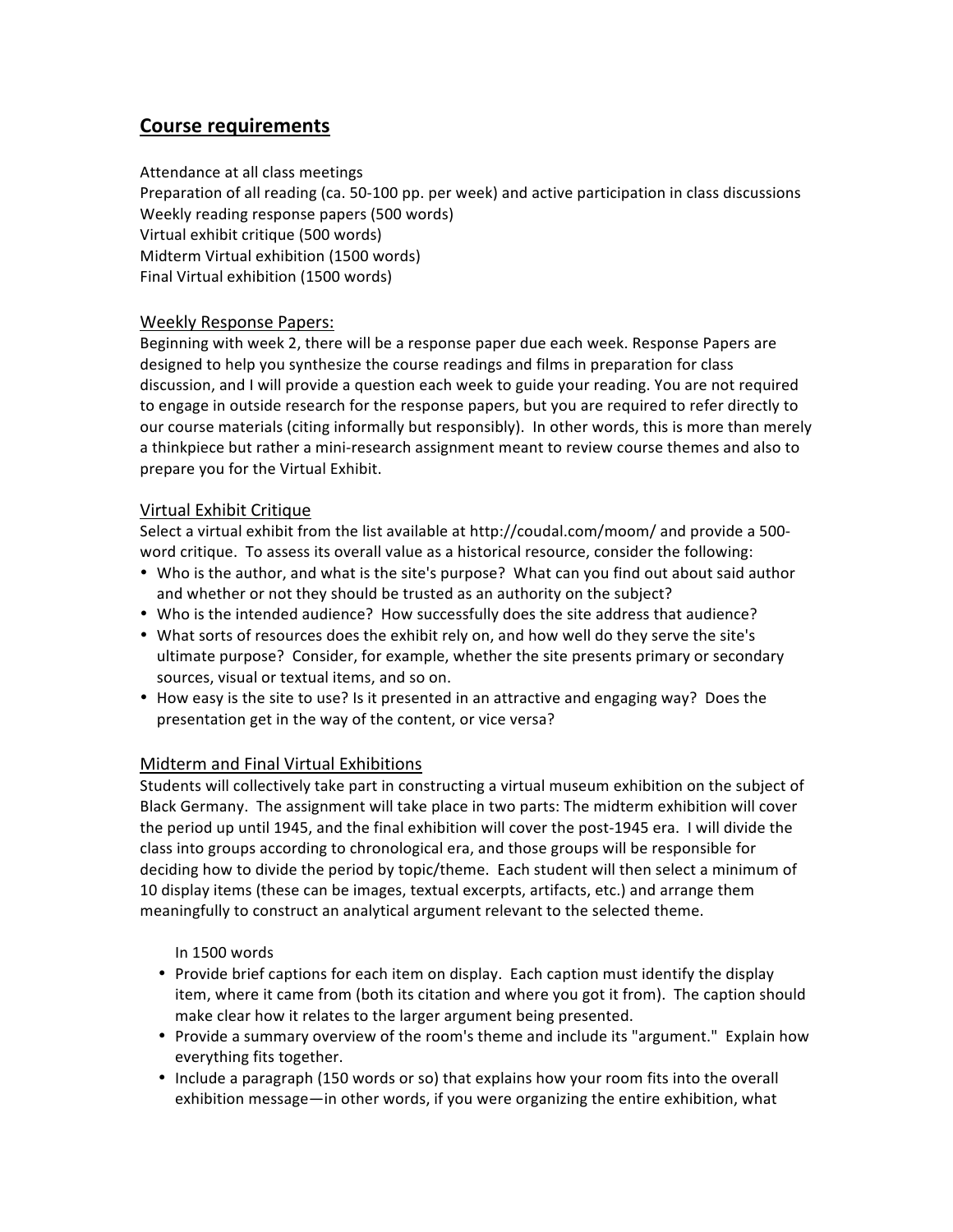themes would you emphasize, what point would you try to get across? This can be partly the result of group effort, but the articulation must be yours alone.

• Make sure your page has a descriptive title!

You are required to draw from our readings and course discussions (citing formally), and you are required to do outside research to address context and to fill any gaps in your argument. In addition, you are required to provide a bibliography formatted according to the Chicago Manual of Style (Turabian).

### **Course Schedule**

[NB: The following represents an overview of a 15-week semester with 30 class meetings. Each number thus represents one class meeting. In some cases, we assigned different sets of readings; where this is the case, we combine our lists for this sample syllabus.]

### **Required Course Texts**

Maria Höhn and Martin Klimke, *A Breath of Freedom: The Civil Rights Struggle, African American GIs, and Germany* (Palgrave, 2010) [BOF]

Mischa Honeck, Martin Klimke, and Anne Kuhlmann (eds), Germany and the Black Diaspora: Points of Contact, 1250-1914 (Berghahn, 2013) **[GBD]**

Eric Martone et al. (eds), *Encyclopedia of Blacks in European History and Culture* (Westport, CT: Greenwood Press, 2009) **[EOB]**

Patricia Mazon and Reinhild Steingrover (eds), Not So Plain as Black and White: Afro-German *Culture and History, 1890-2000* (Rochester, NY: University of Rochester Press, 2009). [NSP]

May Opitz, Katharina Oguntoye, and Dagmar Schultz (eds), Showing Our Colors: Afro-German *Women Speak Out* (Amherst, MA: Amherst University Press, 1992). **[SOC]** 

William Gardner Smith, *Last of the Conquerors* (New York, 1948) [reprinted for use in the course] 

### *Introduction*

#### **1.** Introduction to Course Themes and Expectations

Pepe Danquart, *Black Rider* (film short, 1993)—to be screened and discussed in class

[NB: Danquart's "Schwarzfahrer" is 12 minutes long, and available with subtitles both on youtube and on several DVD compilations of film shorts.]

**2. Questions, Concepts, Theory**. In this first unit, we gain a very general overview of the material we'll be covering, along with some of the main issues at stake.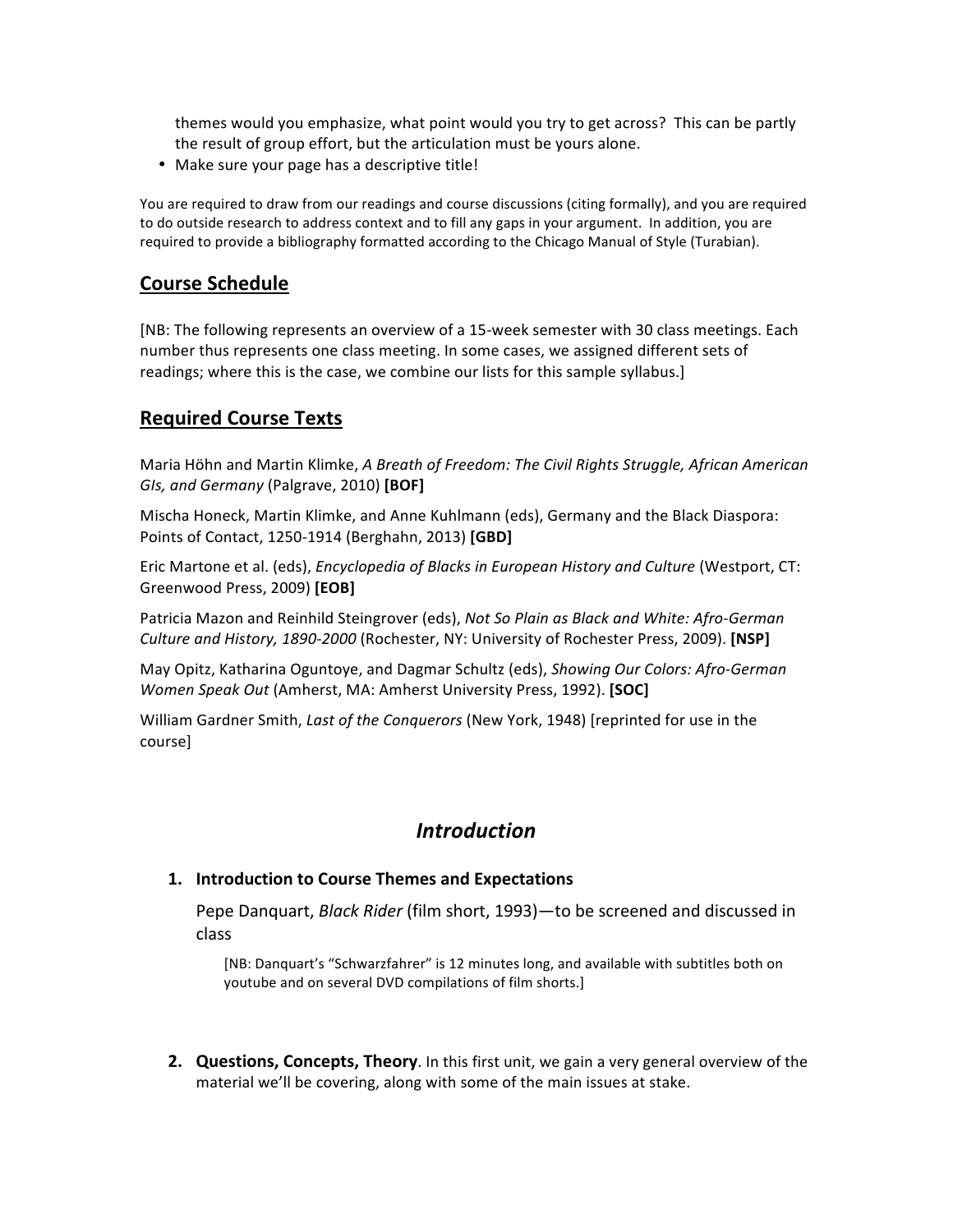- Fatima El-Tayeb, "Dangerous Liasons: Race, Nation, and German Identity," [NSP, 27-60]
- Molefi Kete Asante, "African Germans and the Problems of Cultural Location," in The *African-German Experience: Critical Essays*, ed. Carol Aisha Blackshire-Belay (1996), 1-11.
- Robbie Aitkins, "Germany, Blacks in" [EOB, 240-243]

# *Antiquity, Medieval and Early Modern*

- **3. Africans in the Roman Empire:** "the world" consists of the Mediterranean Sea and the lands adjacent to it. For Romans, the northern coast of Africa is much "closer" than the distant German-speaking lands. Students must understand how very different this "world" was from that constructed later under colonial racism.
	- Gnammankou, Dieudonné. "African Diaspora in Europe." In Melvin Ember, Carol R. Ember, and Ian Skoggard (eds), *Encyclopedia of Diasporas: Immigrant and Refugee Cultures around the World*, vol. 1, Overviews and Topics (New York: Kluwer, 2004), 15-24.
	- E. Agateno Mosca, "Popes, African" [EOB, 418-419]
	- Mark Anthony Phelps, "Roman Army, Africans in the," "Roman Emperors of African Origin," and "Roman Empire in Africa" [EOB, 452-459]
- **4.** The Medieval Period I: "the world" is both united by the Mediterranean Sea and divided by religious difference. In Wolfram von Eschenbach's *Parzifal*, medieval courtly culture is imagined as universal, such that Belacane's African kingdom also adheres to its cultural norms. Blackness marks religious difference, but not cultural difference. In class, investigate the world as imagined on medieval world maps (images projected over powerpoint: T-O maps with Jerusalem at center, etc.).
	- Wolfram von Eschenbarch*, Parzifal* Book I
	- E. Agateno Mosca, "Italy, African Invasions of" [EOB]
- **5.** The Medieval Period II: the ideology of a universal Christian Church leads to the reinvention of religious iconography: figures previously depicted as white are now represented as black. In-class investigation of artwork including the statue of St. Maurice in the Magdeburg Cathedral, and various representations of the Queen of Sheba and the Three Magi.
	- Reinhold Grimm, "Two African Saints in Medieval Germany," *Die Unterrichtspraxis* / *Teaching German* 25 (autumn 1992): 127-133.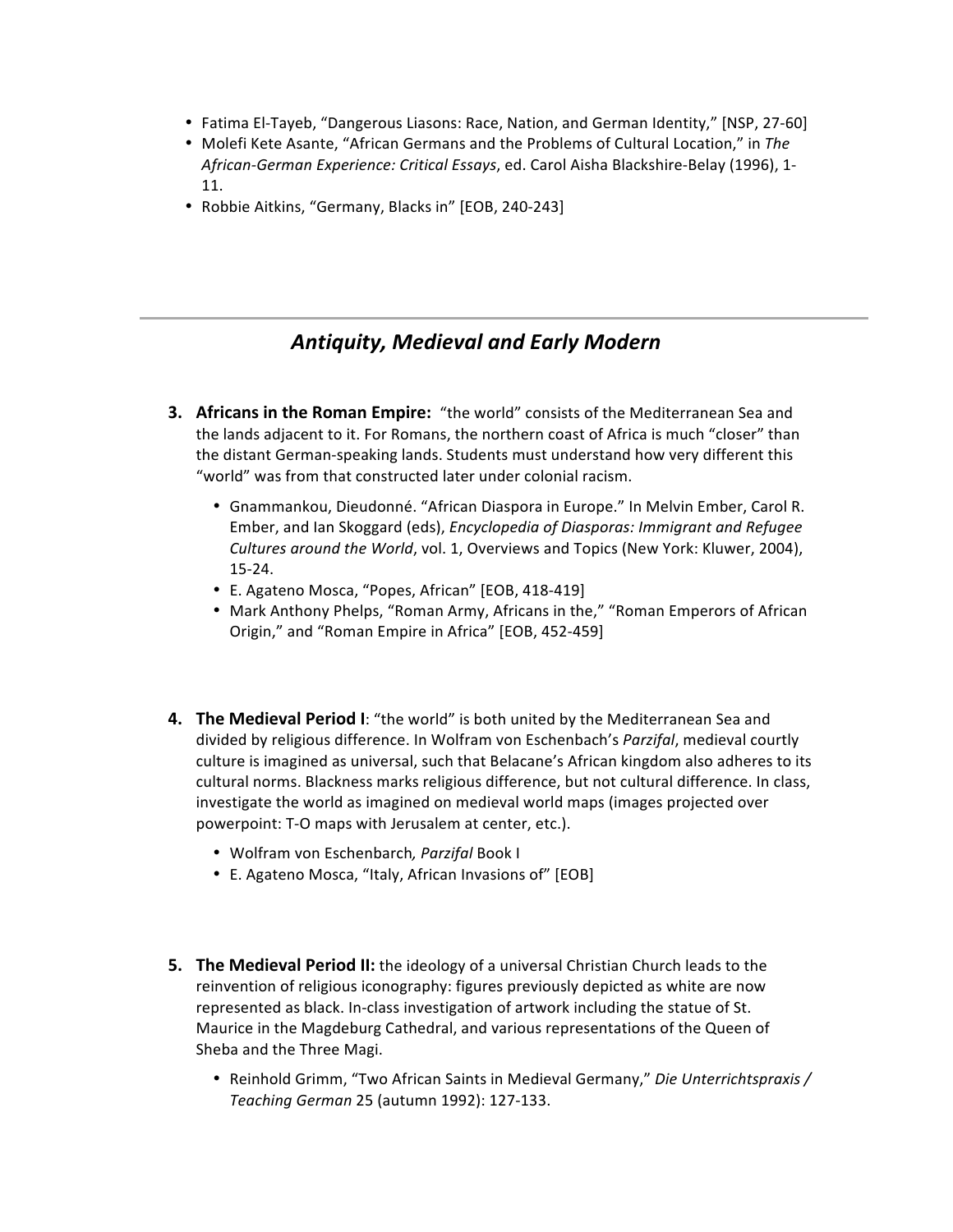- Paul H. D. Kaplan, "The Calenberg Alterpiece: Black African Christians in Renaissance Germany" [GBD, 21-37]
- Paul H. D. Kaplan, "Art, Blacks as Represented in European" [EOB, 37-40]; "Holy Roman Empire, Black Iconography and the" [EOB,273-275]; "Frederick II and the Moors of Sicily" [EOB, 223-224]
- Thomas Martin, "Moors" [EOB, 355-356]
- Miranda Kaufmann, "Prester John" [EOB, 423-424]
- **6.** Early Modern Germany I: where we discuss Blacks serving in German courts, including African-Americans who arrive in Germany after serving in the Revolutionary War. While court service was, indeed, a form of servitude, recent scholarship reminds us that, in feudal Europe, most of the entire population was bound in service, and that, in certain cases, African servants were held in higher esteem, and promoted in their artistic, intellectual, and economic endeavors.
	- Miranda Kaufmann, "Courts, Blacks in European Aristocratic" [EOB, 163-166]
	- Richardine G. Woodall, "Renaissance, Blacks in the" EOB, 439-442]
	- Paul H. D. Kaplan, "Heraldry, Blacks in European" (271-272)
	- Anne Kuhlmann, "Ambiguous Duty: Black Servants at German Ancien Régime Courts" [GBD 57-73]
	- Rashid-S. Pegah, "Real and Imagined Africans in Baroque Court Divertissements"  $[GBD, 74-91]$
	- Maria I. Diedrich, "From American Slaves to Hessian Subjects: Silenced Black Narratives of the American Revolution" [GBD, 92-111]
- **7. Early Modern Germany II:** In which we examine the lives of famous Black men of the German courts: Anton Wilhelm Amo, Angelo Soliman, Ignatius Fortuna
	- William E. Abraham, "The Life and Times of Anton Wilhelm Amo, the First African (Black) Philosopher in Europe," in Molefi Kete Asante and Abu S. Abarry (eds), African Intellectual Heritage: A Book of Sources (Temple, 1996), 424-440.
	- Eric Martone, "Soliman, Angelo (1721?-1796) [EOB, 503-504]
	- Heike Raphael-Hernandez, "Fortuna, Ignatius (?-1789)" [EOB, 217-218]

# *Nineteenth Century*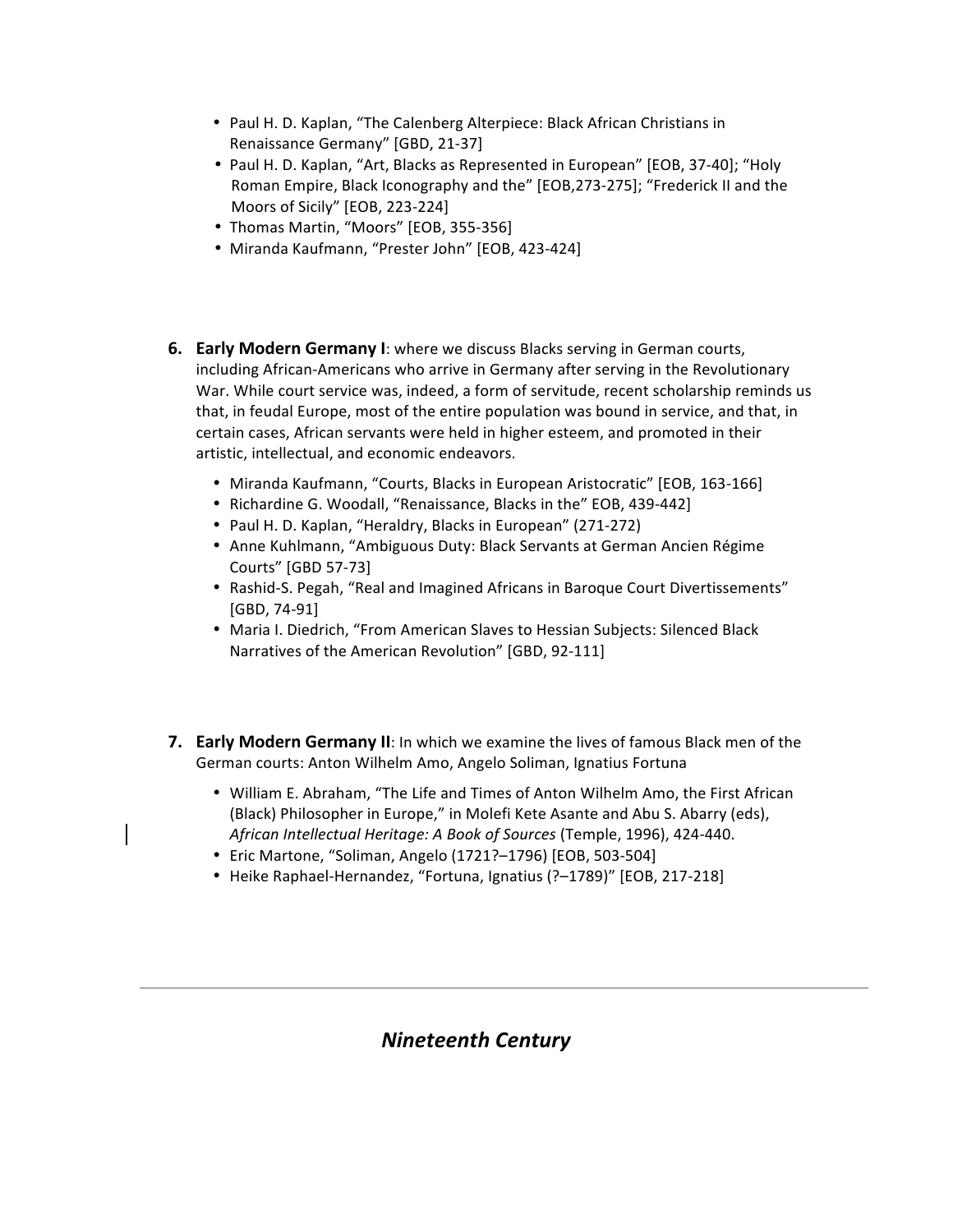- **8. 19<sup>th</sup>-Century African American travel to Germany:** For freed Black slaves as well as abolitionists, travel to Europe was a way to escape the hardships of life in the US, but also a way to learn of alternative cultural and legal norms.
	- David F. Dorr, *A Colored Man Round the World* (1858), edited by Malini J. Schueller (University of Michigan Press, 1999), 49-56.
	- Mischa Honeck, "Liberating Sojourns? African American Travelers in Mid-Nineteenth-Century Germany" [GBD, 153-168]
	- Leroy Hopkins, "'Black Prussians': Germany and African American Education from James W. C. Pennington to Angela Davis," in David McBride, Leroy Hopkins, and C. Aisha Blackshire-Belay (Camden House, 1998), 65-81.
- **9.** German Colonization in Africa and Africans in Germany: in this unit, students first gain a general overview of German colonial history, but the focus is placed on the ways in which colonization in Africa led to an increase of Africans and Afro-Germans in Germany.
	- "The Germans in the Colonies" [SOC, 19-40]
	- Krista Molly O-Donnell, "The First Besatzungskinder: Afro-German Children, Colonial Childrearing Practices, and Racial Policy in German Southwest Africa, 1890-1914" [NSP, 61-81]
	- Robbie Aitken, "Education and Migration: Cameroonian Schoolchildren and Apprentices in Germany, 1884-1914" [GBD, 213-230]

#### **10. Colonial Africans on Display in Germany: World Fairs and People Shows:**

Around the turn of the century, a popular form of mass entertainment involved the spectacle of exotic peoples on display. While this practice has deservedly been criticized from a degree of angles (not least of which being the illnesses suffered by people forced to wear clothing not appropriate for the European climate), it is also true that some Africans saw participating in such shows as a means to access a world of travel and adventure. 

- Jeff Bowersox, "A Reluctant Colonial Apprentice: Bernhard Epassi in Germany, 1896-1901," unpublished document available on academia.net
- Albert Gouaffo, 'Prince Dido of Didotown and "Human Zoos" in Wilhelmine Germany: Strategies for Self-Representation under the Othering Gaze', in *Africa in Europe:* Studies in Transnational Practice in the Long Twentieth Century, edited by Eve Rosenhaft and Robbie Aitken (2013).
- **11. African American intellectuals in Germany at the turn of the century I: Germany,** African-Americans, and the Global South: Tuskegee-style. In the context of the German colonization of Togo, Booker T. Washington led a group of Tuskegee graduates to the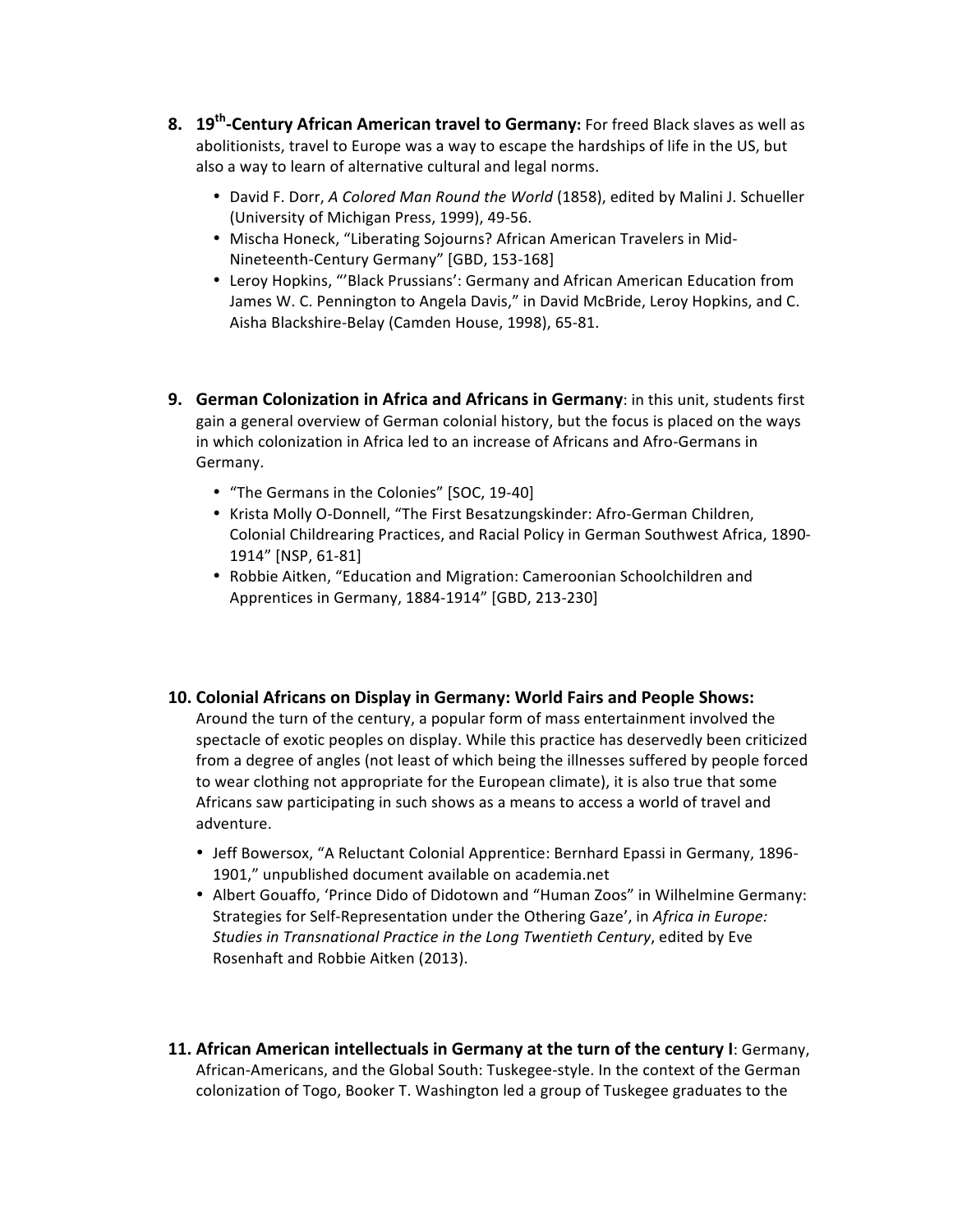colony to help establish a cotton-based culture and economy there. Why would he work to promote the implementation of plantation life in Africa?

- Booker T. Washington 1895 Atlanta Compromise Speech. Available at http://historymatters.gmu.edu/d/39 along with a recording of Washington reading part of the speech  $-$  the only known recording of his voice http://historymatters.gmu.edu/d/88
- Andrew Zimmerman, "A German Alabama in Africa: The Tuskegee Expedition to German Togo and the Transnational Origins of West African Cotton Growers," *American Historical Review* 110 (December 2005): 1362-1398.
- **12.** African American intellectuals in Germany at the turn of the century II: W.E.B. DuBois and Mary Church Terrell: Between 1850 and 1920 African-Americans saw in Germany a "Spiritual Homeland," a locus amoenus of philosophical traditions emanating from the Enlightenment.
	- W.E.B. DuBois, "The New Fatherland"
	- W.E.B. DuBois, "The Color Line Belts the World,"
	- W.E.B. DuBois, "Europe 1892 to 1894," chp. 10 of *The Autobiography of W.E.B. DuBois*, 97-114.
	- Mary Church Terrell, *A Colored Woman in a White World* (1940)
	- Eric Martone, "DuBois, W.E.B" [EOB, 188-189]
	- Justin Corfield, "Terrell, Mary Church" [EOB, 525-526]
	- Leroy T. Hopkins, "Spiritual Fatherland: African-American Intellectuals and Germany, 1850-1920," Yearbook of German-American Studies 31 (1996): 25-35.
- **13. African-Americans in German Fin-de-Siècle Popular Culture:** African American performers and artists flocked to Europe at the turn of the century, anxious for the opportunities afforded them there. We examine a range of operatic and popular singers, dancers, and the amazing velodrome cyclist Major Taylor, who became the reigning world champion through competition in Europe.
	- Rainer Lotz, "The Black Nightingale," The Black Perspective in Music 8 (spring 1980): 5-19
	- Rainer Lotz, "The Black Troubadours: Black Entertainers in Europe, 1896-1915," Black *Music Research Journal* 10 (autumn 1990): 253-273.
	- Astrid Kusser, "Cakewalking the Anarchy of Empire around 1900," in Volker M. Langbehn (ed), German Colonialism, Visual Culture, and Modern Memory (Routledge, 2010)
	- Marshall "Major" Taylor, *The Fastest Bicycle Rider in the World* (1929)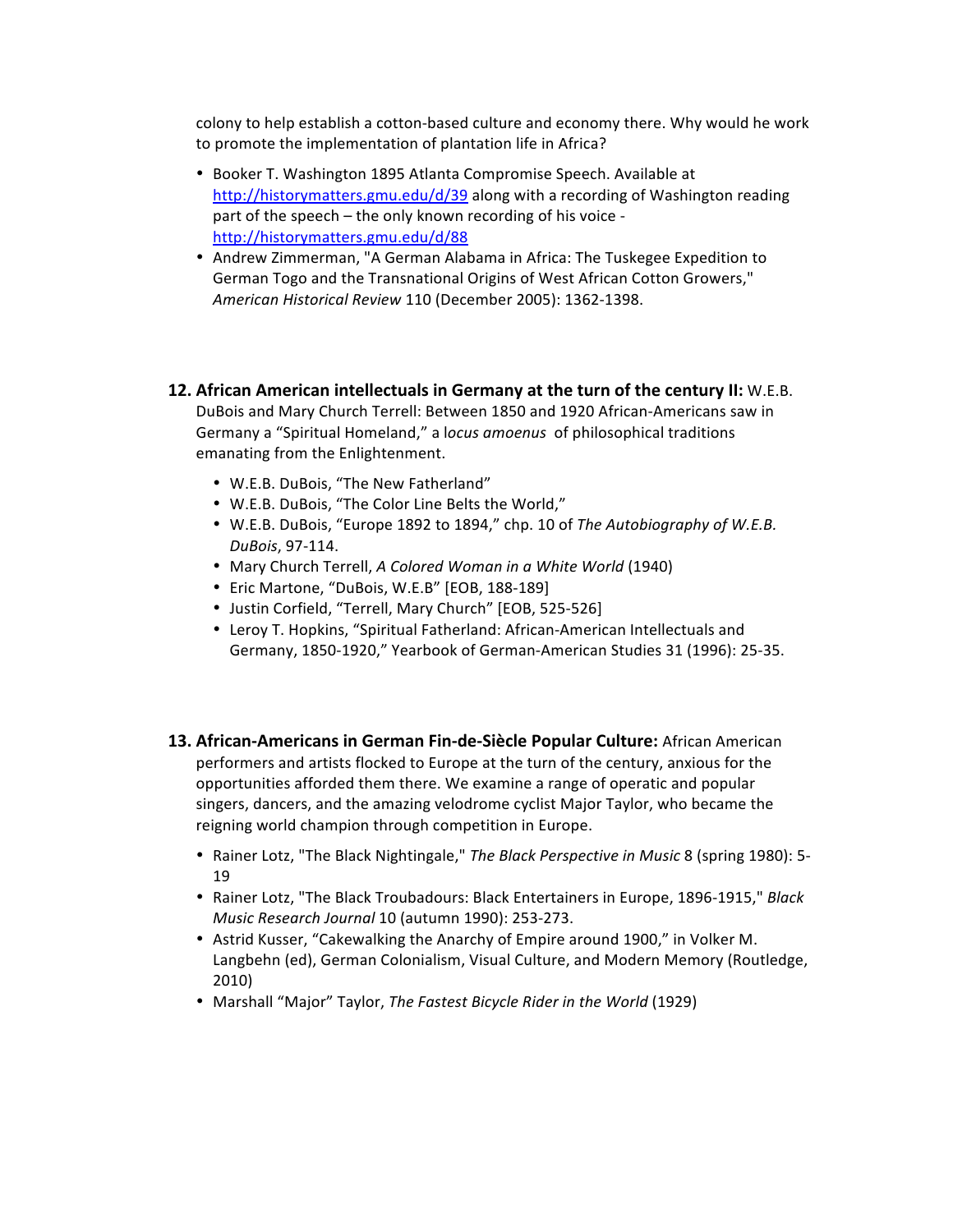- **14. World War I and the After-Images of Empire**: "The shame on the Rhine" and the "Loyal Askari," in which students learn about the Black soldiers who fought in WWIincluding the US Harlem Hellfighters, Germany's colonial Askari troops, and France's colonial soldiers  $-$ , the Black troops France used in the postwar occupation of the Rhine, and the children born out of relationships with these soldiers.
	- Raffael Scheck, "World War I, Black Participation in" [EOB, 551-554]
	- Keith L. Nelson, "The 'Black Horror on the Rhine': Race as a Factor in Post-World War I Diplomacy," The Journal of Modern History 42.4 (1970): 606-627.
	- Susann Lewerenz, "'Loyal Askari' and 'Black Rapist': Two Images in the German Discourse on National Identity and Their Impact on the Lives of Black People in Germany, 1918-45," in Michael Perraudin and Jürgen Zimmerer (eds), *German Colonialism and National Identity* (Routledge, 2011), 173-183.

### *Weimar Germany*

- **15. Weimar Harlemania**: In which students learn about the popularity of African American entertainers in Weimar Germany. Clips of Josephine Baker, Louis Brody, etc. are available on line, and should be screened in class for discussion.
	- Leroy Hopkins, "Louis Douglas and the Weimar reception of Harlemania," in Larry Greene and Anke Ortlepp (eds), Germans and African Americans: Two Centuries of *Exchange* (University Press of Mississippi, 2011), 50-69.
	- Christine Naumann, "African American Performers and Culture in Weimar Germany," David McBride et al. (eds), *Crosscurrents: African Americans, Africa, and Germany in* the Modern World (Camden House, 1998), 96-105.
- **16. Germany as seen through the Eyes of Robert Sengstacke Abbott:** the founder of the *Chicago Defender* newspaper, who took on the name "Sengstacke" in honor of his German stepfather, and who traveled throughout Europe in the 1920s, reporting on his experiences and meetings with various Black men and women, including the film actor Louis Brody.
	- Robert S. Abbott, "My Trip Abroad. VII: Sojourning in Germany," The Chicago Defender (12 Dec. 1929). [Transcription by Tobias Nagl, forthcoming in *Remapping Black Germany*, edited by Sara Lennox]
	- Tobias Nagl, "Louis Brody and the Black Presence in German Film before 1945" [NSP, 109-123]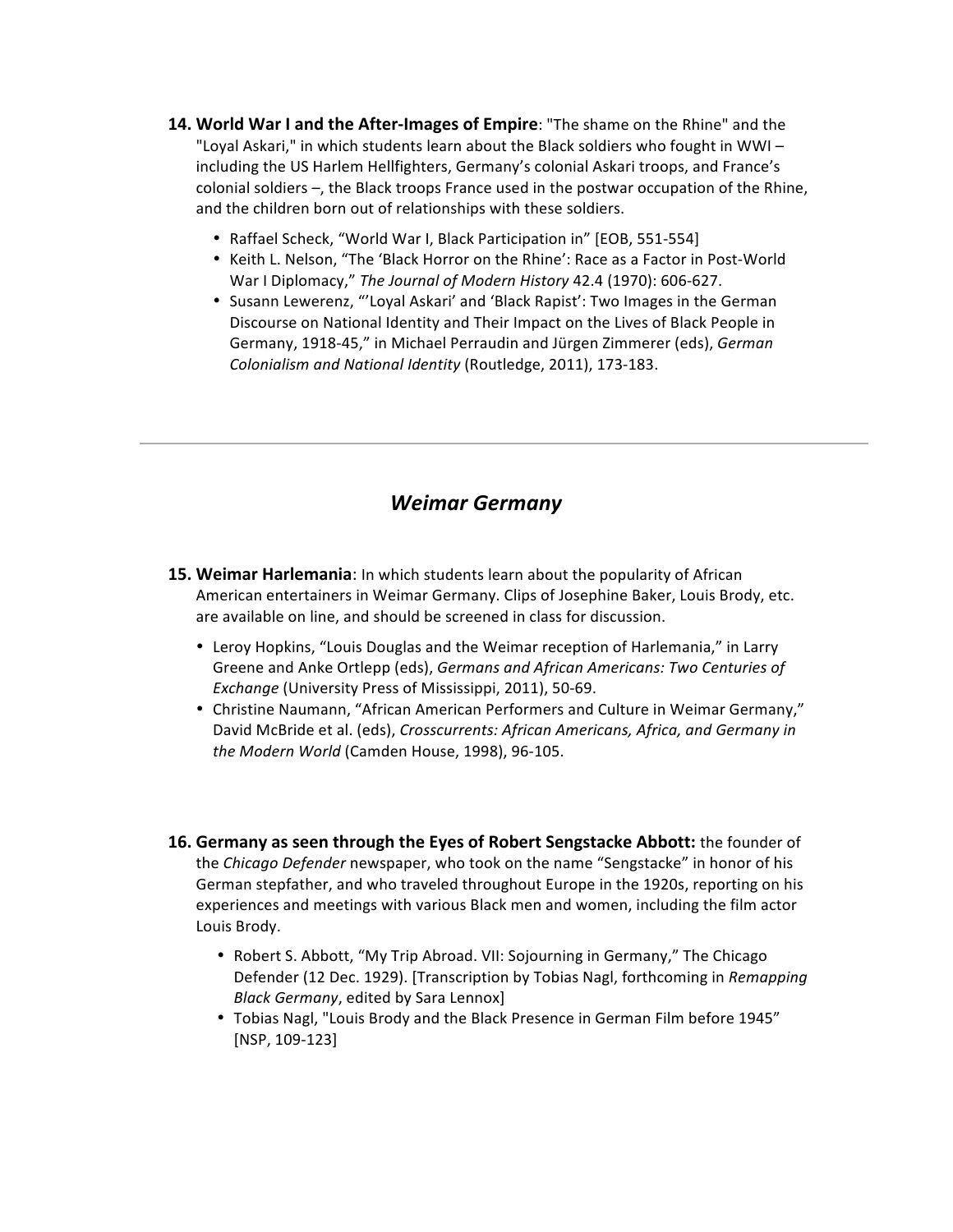# *Nazi Germany*

- **17. The Nazi Period I:** In this unit, students learn about the intimate links between the laws of Jim Crow and Nazi race policy, particularly as seen through the eyes of African American intellectuals and eyewitnesses.
	- W.E.B. DuBois, "Germany and Hitler," Pittsburgh Courier (5 Dec. 1936)
	- Johnpeter Horst Grill and Robert L. Jenkins, "The Nazis and the American South: A Mirror Image?," The Journal of Southern History 58 (November 1992): 667-694.
	- Harold Brackman, "'A Calamity Almost Beyond Comprehension': Nazi Anti-Semitism and the Holocaust in the Thought of W.E.B. DuBois," American Jewish *History* 88.1 (2000):53-93.
	- Paulette Reed-Anderson, Rewriting the Footnotes: Berlin and the African Diaspora (Berlin 2000), chp. 4 "National Socialist Dictatorship"
	- Larry A. Greene, "Race in the Reich: The African American Press on Nazi Germany," in in Larry Greene and Anke Ortlepp (eds), Germans and African *Americans: Two Centuries of Exchange* (University Press of Mississippi, 2011), pp. 70-87.
- **18. The Nazi Period II:** Black life in Nazi Germany. The experiences of Blacks living in Germany during the Nazi period were varied; different regions had different effective policies, and different individuals responded with both the desire to find a place in Nazi society (by joining the Hitler Youth, or the military) and the desire to fight the state in the illegal resistance movement. Clips from the film "Neger, Neger, Schornsteinfeger" (a film version of Hans Massaquoi's autobiography, available on German DVD) can be shown in class.
	- Tina Campt, Other Germans: Black Germans and the Politics of Race, Gender, and *Memory in the Third Reich* (University of Michigan, 2004), chps 3 and 4 (interview segments only).
	- Hans Massaquoi, *Destined to Witness: Growing up Black in Nazi Germany* (1999), pp. 17-23, 34-46, 52-63, 98-108.
	- "African and Afro-German Women in the Weimar Republic and under National Socialism" [SOC, 41-55]
	- Robbie Aitken, "Surviving in the Metropole: The Struggle for Work and Belonging amongst African Colonial Migrants in Weimar Germany," *Immigrants & Minorities* 28 (July/November 2010): 203-223.
	- Clarence Lusane, "Blacks in the Resistance Movement," chp. 10 in *Hitler's Black* Victims: The Historical Experiences of Afro-Germans, European Blacks, Africans, and African Americans in the Nazi Era (Routledge, 2003), pp. 231-244.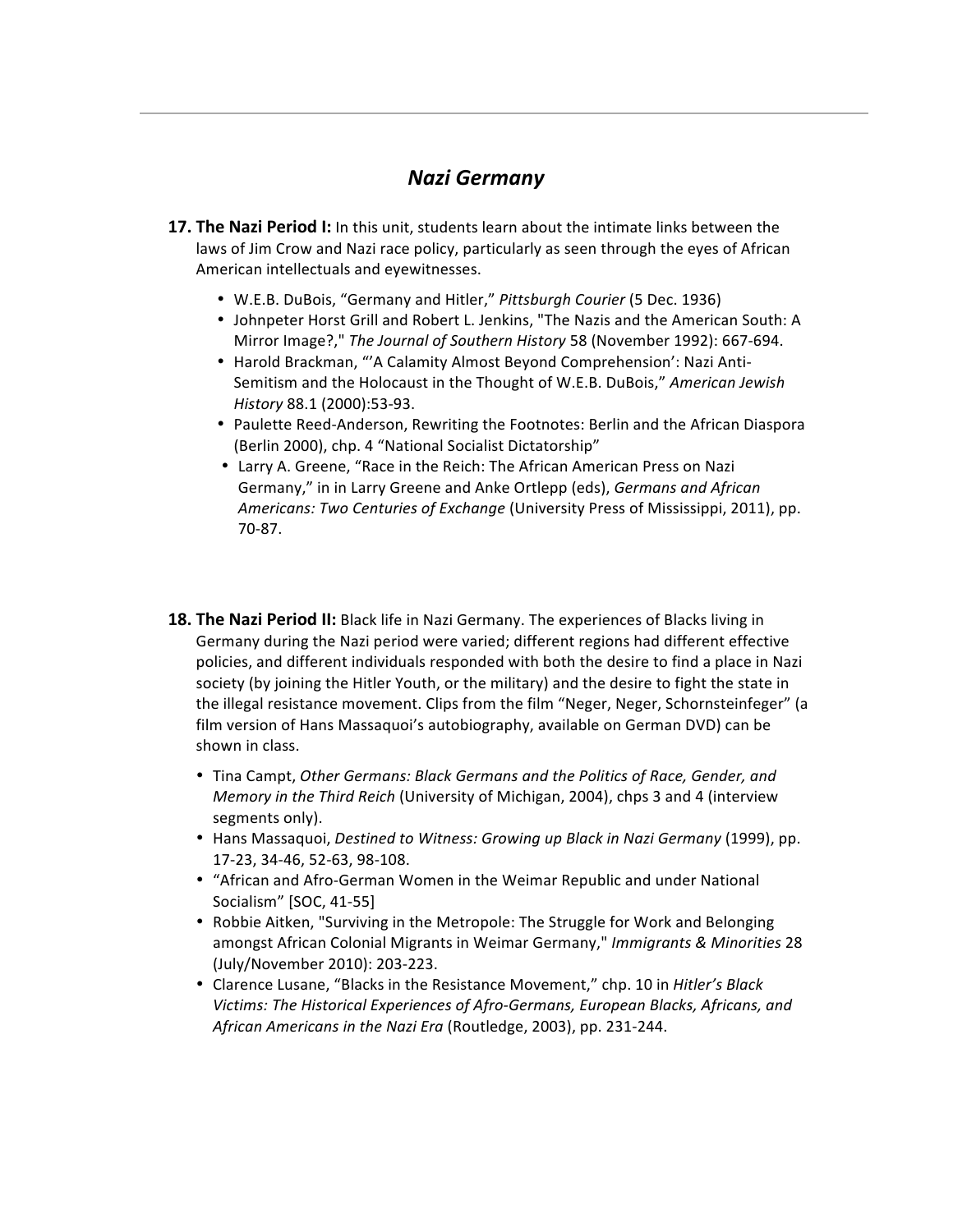- **19. The Nazi Period III:** Sports and Identity. The 1936 Olympics and the 1936-38 boxing matches between Joe Louis and Max Schmelling were highly symbolic displays of racial identity. Parts of Leni Riefenstahl's film *Olypmia* (available on DVD) can be screened in class to exemplify the aestheticization of the athletic body.
	- Lerone Bennett Jr. "Jesse Owens' Olympic Triumph over Time and Hitlerism: Record-Breaking Performance of Track Star Discredited Racial Theories of German Dictator," *Ebony* (Dec. 1983): 140-146.
	- Hans Massaquoi, *Destined to Witness: Growing up Black in Nazi Germany* (1999), pp.114-124 ("Joe and Jesse, my new heroes").
	- William J. Baker, "Jesse Owens and the Germans: A Political Love Story," in David McBride et al. (eds), *Crosscurrents: African Americans, Africa, and Germany in the Modern World* (Camden House, 1998), 167-176.
	- Lewis A. Ehrenberg, "More than a Prizefight: Joe Louis, Max Schmelling, and the Transnational Politics of Boxing," in W. Fitzhugh Brundage (ed.), Beyond Blackface: African Americans and the Creation of American Popular Culture, 1890-1930 (North Carolina, 2011), pp. 315-355
- **20. World War II and the "Double V" Campaign:** African Americans join the US military with the determination to win victory over fascism abroad and victory over discrimination at home - two projects that were inherently linked.
	- Höhn/Klimke, "Fighting on Two Fronts: World War II and Civil Rights" [BOF, chp.2]
	- Kevin Chappell, "Blacks in World War II," Ebony (Sept. 1995): 58-64.

# **The Era of Germany under Foreign Occupation**

- **21. Occupation I:** African American soldiers stationed in Germany experience relief from Jim Crow laws that still apply at home. The military is still segregated, but Black soldiers are living amongst a German population that, on the whole, receives them more warmly that their white military counterparts. William Gardner Smith's Last of the Conquerors depicts the life of an African American occupation soldier and his (largely positive) relationships with Germans and (largely negative) interactions with white US miltary personell.
	- "GI Wives in Germany: US Women Lead Enviable Life in Old World setting," *Ebony* (Dec. 1953): 104-108
	- Last of Conquerors I (+ Occupation Primary Sources on website)
	- "The New Germany and Negro Soldiers: Tan Yanks still popular with Germans although chocolate bars no longer buy friends as in early occupation days," *Ebony* (Jan. 1952): 54-56.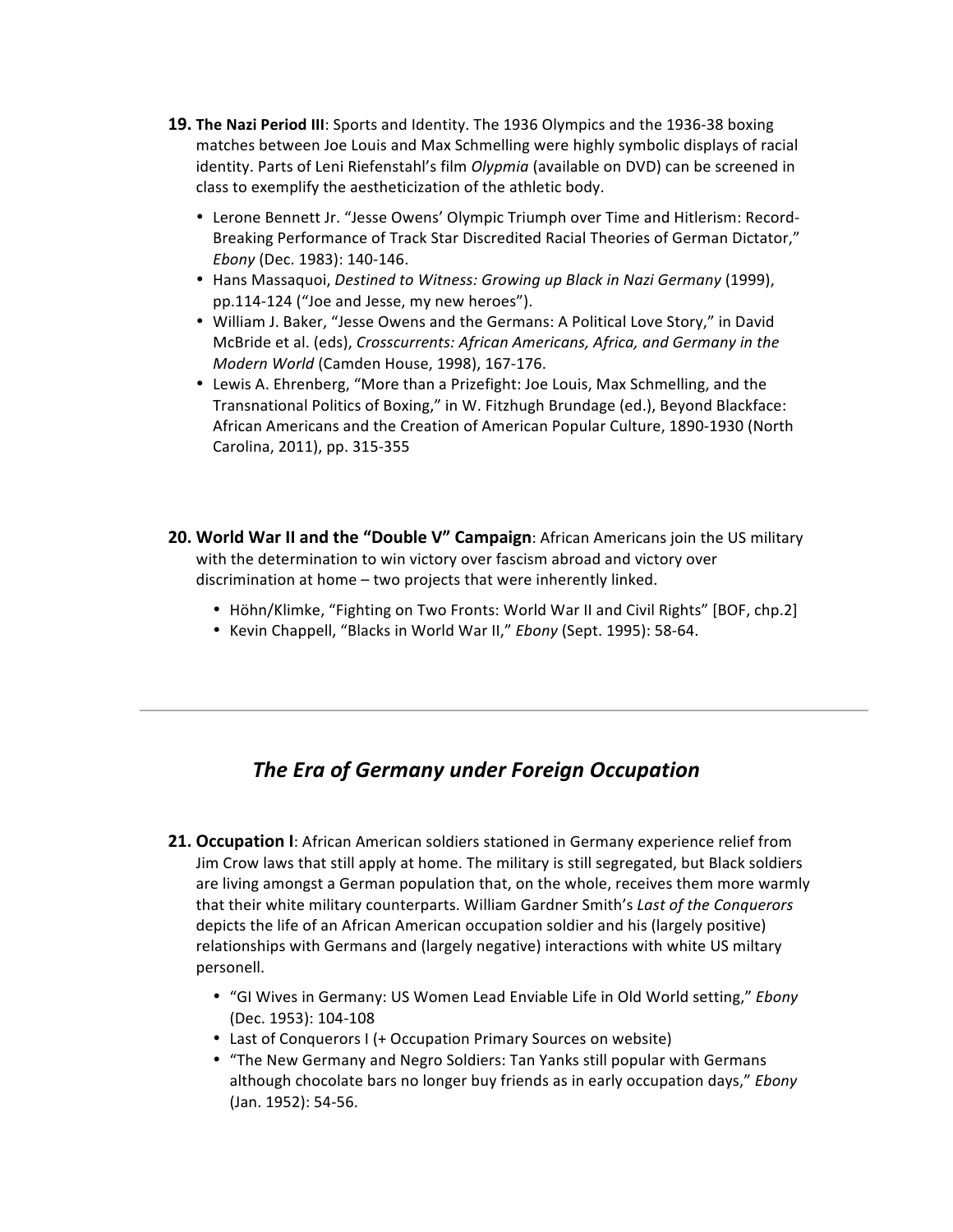- "Germany meets the Negro Soldier: GIs find more friendship and equality in Berlin than in Birmingham or on Broadway," Ebony (Oct. 1946): 5-6.
- William Gardner Smith, *Last of the Conquerors* (1946). Read first half.
- **22. Occupation II:** In which we continue our reading of William Gardner Smith, and explore the online archive "The Civil Rights Struggle, African-American GIs, and Germany"
	- William Gardner Smith, Last of the Conquerors (1946). Read second half.
	- Maria Höhn and Martin Klimke, ""The Civil Rights Struggle, African-American GIs, and Germany" http://www.aacvr-germany.org/AACVR.ORG/

#### **23. Occupation III**:

- "Breath of Freedom: Black Soldiers and the Battle for Civil Rights" (film, 90 minutes, 2014, available on website)
- Höhn/Klimke, "'We Will Never Go Back to the Old Way Again': African American GIs and the Occupation of Germany" [BOF, chp.3]
- Höhn/Klimke, "Setting the Stage for Brown: Integrating the Military in Germany"  $[BOF, chp. 4]$
- **24. The so-called "Occupation Babies"**: Thousands of babies were born to German women who had relationships with African American occupation soldiers. As was the case with babies born during the Rhineland occupation after World War I, these "mixedrace" children triggered the question of what it means to be German. This time, however, Americans took an active part in the discussion.
	- Allan Gould, "Germany's Tragic War Babies: Children of Negro GIs and frauleins face Nazi-like bias as they reach school age" *Ebony* (Dec. 1952): 74-78.
	- Pearl S. Buck, "Should White Parents Adopt Brown Babies?: Noted author implores friends everywhere to open their hearts and homes to mixed-blood orphans regardless of religion or race," Ebony (June 1958): 26-31.
	- "Brown Babies go to Work: Germany launches smooth integration of 1,500 Negro youths in its work force," *Ebony* (Nov. 1960): 97-106.
	- May Opitz, "Afro-Germans after 1945: The So-called Occupation Babies" [SOC, 77-119.
	- Regina Griffin, "Brown Babies: The Mischlingskinder Story" (film documentary, on DVD)

#### **25. Talking about "Occupation Babies":** *Toxi* **(film, 1952)**

- Robert A. Stemmle, "Toxi" (available on DVD from DEFA Film Library)
- Heide Fehrenbach, "Narrating 'Race' in 1950s' west Germany: The Phenomenon of the *Toxi* Films" [NSP, 136-160]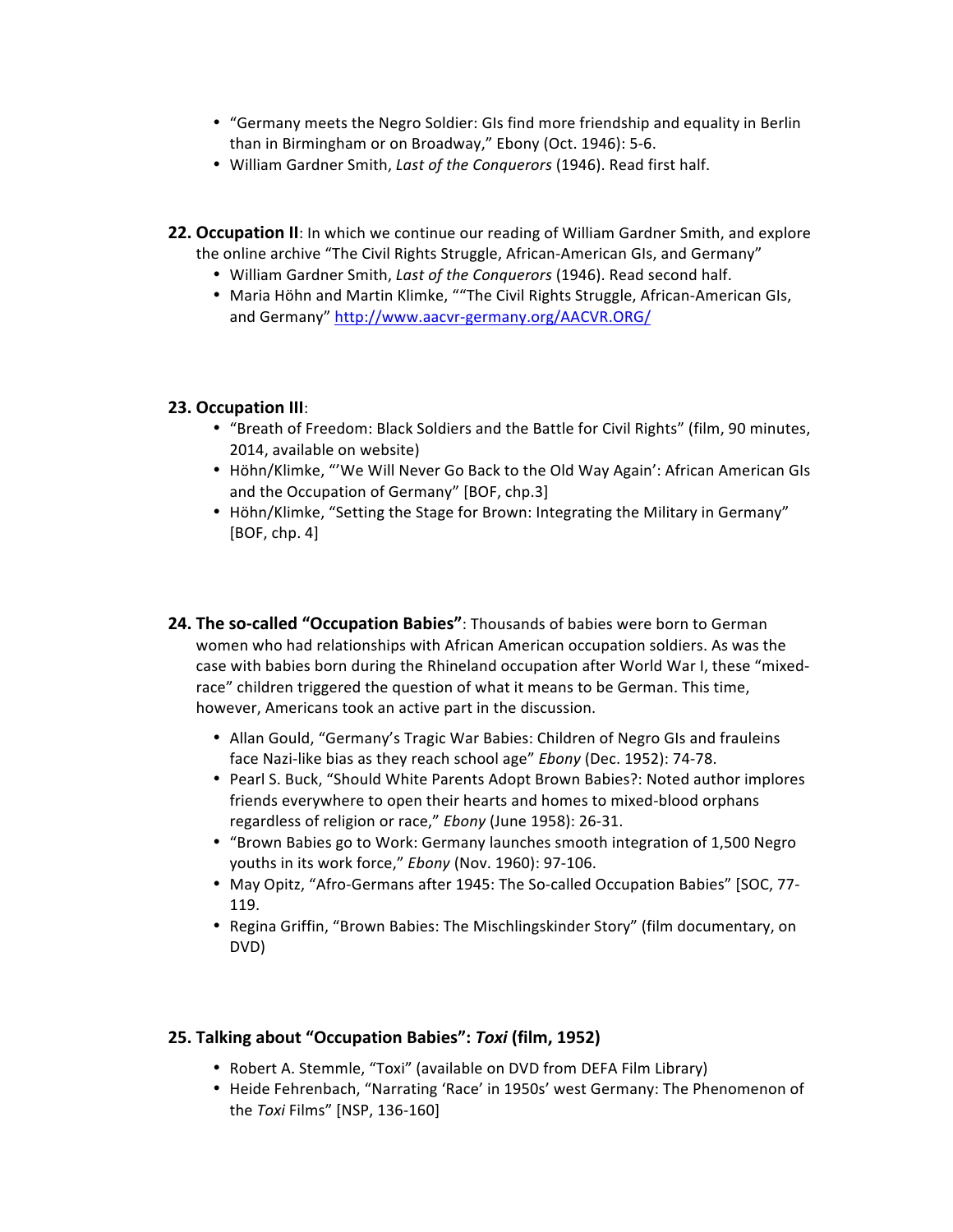#### **26. African Americans and People of African Descent in East Germany**.

- Astrid Berger, "Aren't you glad you can stay here?" [SOC 114-118]
- Höhn/Klimke, "Heroes of the Other America: East German Solidarity with the African American Freedom Struggle" [BOF, 123-142]
- Uta G. Poiger, "Jazz and German Respectability," chp. 4 in Jazz, Rock, and Rebels: Cold-War Politics and American Culture in a Divided Germany (California, 2000), 137-167.
- **27. The Birth of the Afro-German Movement in West Germany:** When the American Black, Lesbian, Feminist Audre Lorde travels to Germany to meet with Black women, it catalyzed a movement. Showing our Colors is a landmark publication introducing the term "Afro-German" to the nation and, after its publication into English, to the wider world. But this articulation of an Afro-German identity out of a feminist context would have lasting effects on the movement.
	- "Nobel Prize Winner's Triumph in Europe: German spread red carpet for rights leader M. L. King on visit to Berlin," Ebony (Nov. 1964): 40-48.
	- Höhn/Klimke, "Bringing Civil Rights to East and West: Dr. Martin Luther King Kr. in Cold War Berlin" [BOF, 89-106]
	- Höhn/Klimke, "Revolutionary Alliances: The Rise of Black Power" [BOF, 107-122]
	- Forwards and Introduction to Showing Our Colors [SOC, vii-xxv]
	- "Three Afro-German women in conversation with Dagmar Schultz" [SOC 145-164]

# *Germany Today*

- **28.** Adressing Contemporary Black German Identity Locally and Globally: the ISD: Initiative schwarze Menschen in Deutschland (Initiative of Black People in Germany) works to create a community out of a diverse group of people: Afro-Germans and Black people living either permanently or temporarily in Germany. It is a means of networking both locally (the Network Meeting for People of African Descent and Black Europeans) and globally (The current "Ferguson is Everywhere" campaign). In this unit, we investigate Black mobilization to confront violence, but also to generate a positive sense of global community.
	- Brothers Keepers "Adriano (Letzte Warnung)" [song, lyrics, and music video available online]